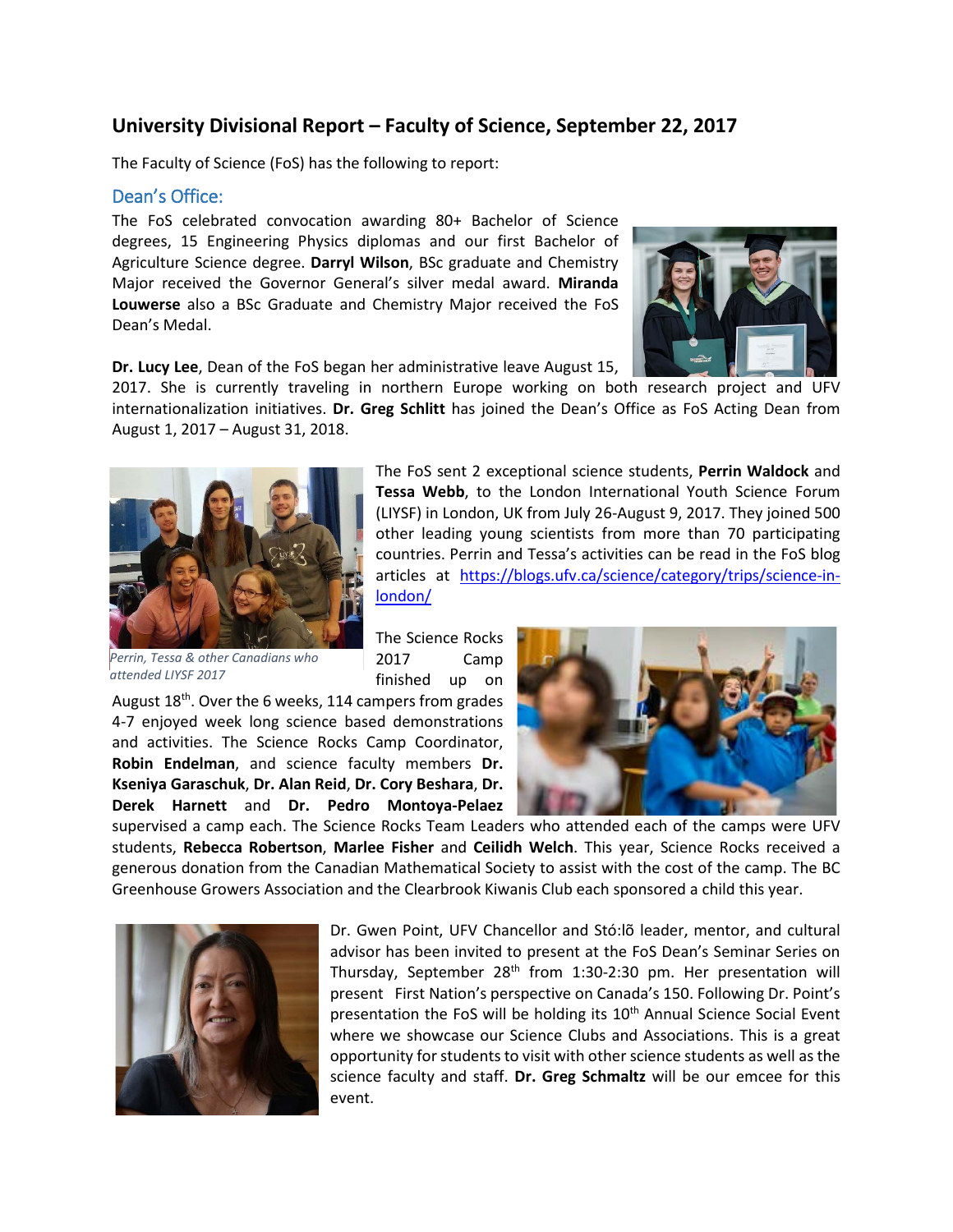A number of science labs were upgraded over the summer to meet increased demand of regulatory standards, to support research and to refresh the tired face of old millwork. Upgrades included

- New laboratory benches and cabinets
- Enhanced student learning center
- Improved air quality and temperature controls
- LED lighting
- Lighting and equipment controls
- Emergency power to support critical laboratory systems
- Increased electrical distribution to support laboratory equipment
- Provisions for the installation of technology advanced laboratory equipment
- General architectural refreshes which include painting, ceiling and flooring replacements

The Centre for Environment Sustainability (CES) continues to be active in the UFV community with their constant presence at events such as the Welcome Back Barbecue and New Student Orientation. They

rolled out the new waste stations at the beginning of the fall semester which now include four separate bins for composting, mixed recyclables, refundable containers, and landfill items.

Their kick off meeting was held on September 21, 2017. They discussed their plans for the upcoming year which include battery recycling, Sweater Week, residence energy efficiency just to name a few things.

Green Party Leader, Elizabeth May, presented to a large group in Evered Hall on September 12<sup>th</sup> as part of the CES greenSPEAK series.



*Elizabeth May Green Party Leader of Canada*

#### Biology:

Biology Professor, **Dr. Greg Schmaltz** has returned from his sabbatical; while **Christine Dalton** and **Dr. Stephen Thomas** have just begun theirs. The department welcomed a new faculty member, **Dr. Sandra Gillespie** on August 1<sup>st</sup>.



This year's Biology Field School was held in Tofino, BC from May 19-30, 2017. The registration response for this course was so remarkable that a second one was offered. Biology Professors **Dr. Allan Arndt**, **Dr. Nathan Bialas**, **Dr. Alan Reid** and

Lab Technician **Avril Alfred** along with 24 upper level science students discovered the

Clayoquot Biosphere in May. In July, the second wave of students explored the wild, west coast of Vancouver Island with Biology Professors **Dr. Allan Arndt**, **Dr. Greg Schmaltz, Dr. Steve Thomas**, **Dr. Carlos Leon Guevara** and Geography Professor **Dr. Jonathan Hughes**. The field schools offer a great opportunity for teaching, research and experiential learning not only for students but faculty as well.